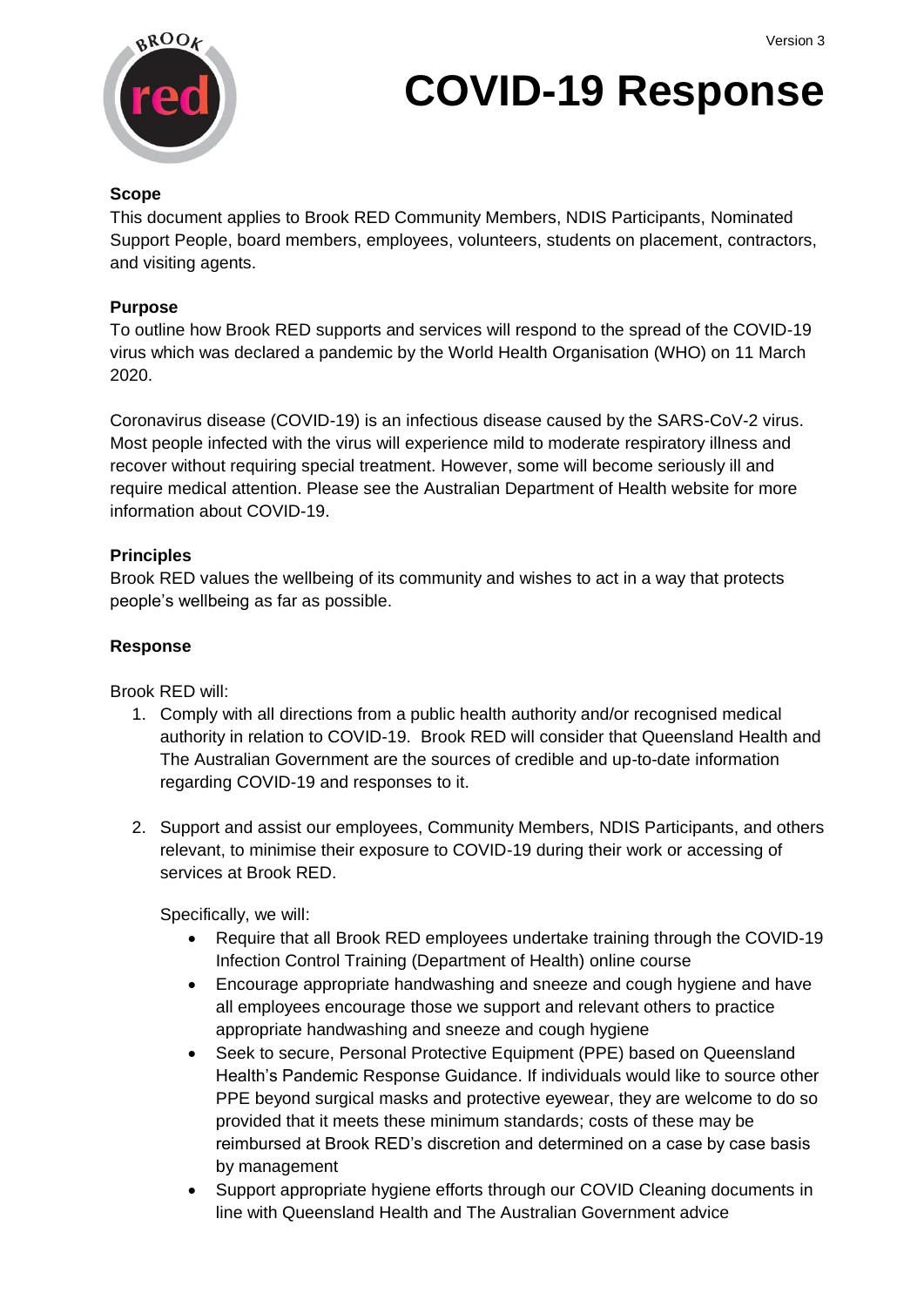## **COVID-19 Response**

- Support and enable employees to comply with directions they receive from a public health authority and/or recognised medial authority including where people are advised to self-isolate at home or are hospitalised
- Explore the potential for employees to work remotely where their position allows for this
- 3. Work to, wherever reasonably possible, ensure the continuity of our services. Specifically we will:
	- Work to cross-train staff to ensure coverage of shifts wherever possible
	- With consideration to cross-training, attempt to isolate teams as much as possible to reduce the risk of transmission across teams
	- Trial and implement where possible and appropriate, modalities of support that are telephone or web-based and which can be delivered while team members work from home or are in self isolation
	- Develop support plans with the people we support in order to identify how best to continue their support in the COVID-19 environment. These will include the identification of natural supports who may be able to assist in the event that our employees are unable logistically and practically to continue supports.
- 4. Support and assist our employees, Community Members, NDIS Participants, and others as relevant, to take reasonable precautions to prevent infection or contagion. Where possible, Brook RED will provide disinfecting products such as hand sanitizer and disinfectants in each of our workplaces
- 5. Nominate a COVID-19 Communication Officer for both receiving and disseminating information within Brook RED:
	- The Brook RED General Manager and Human Resources and Compliance Manager will jointly hold the position of COVID-19 Communication Officer
	- The COVID-19 Communication Officer will hold meetings with relevant attendees to discuss Brook RED's COVID-19 response and make and communicate decisions based on the evolving situation
	- Employees must notify the COVID-19 Communication Officer should they become aware that they or a member of our community or relevant others have been exposed to COVID-19, if they or a Community Member, NDIS Participant or relevant others are exhibiting symptoms of COVID-19, or if they are unable to be at work
	- The COVID-19 Communication Officer will provide an update by email to all staff advising them of any changes to Brook RED's response. Additionally, the COVID-19 Communication Officer will provide up-to-date and credible information to our employees, Community Members, NDIS Participants and others as relevant
- 6. Provide paid leave in the form of "COVID-19 Leave" in certain circumstances:
	- COVID-19 Leave will be provided to permanent employees and fixed-term contract employees who are required by a public health authority or recognised medical authority to undertake a quarantine whether at home or in a medical